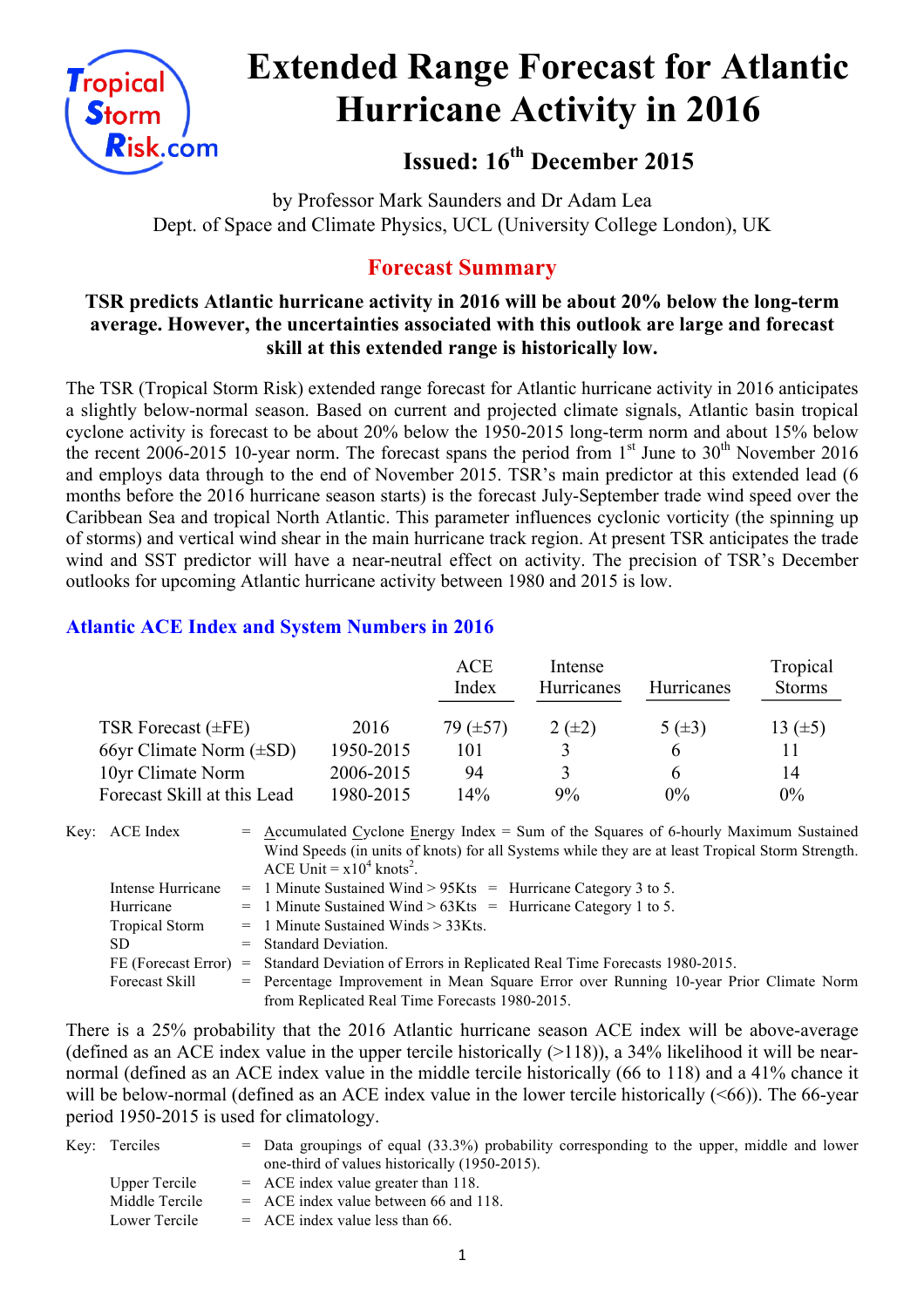## **Methodology and Key Predictor(s) for 2016**

The TSR statistical seasonal hurricane forecast model divides the North Atlantic into three regions and employs separate forecast models for each region before summing the regional hurricane forecasts to obtain an overall forecast. For two of these three regions (tropical North Atlantic, and the Caribbean Sea and Gulf of Mexico) the forecast model pools different environmental fields involving August-September sea surface temperatures (SSTs) and July-September trade wind speed to select the environmental field or combination of fields which gives the highest replicated real-time skill for hurricane activity over the prior 10-year period. The nature of this process means that the details of the seasonal forecast model can vary subtly from year-to-year and also with lead time within the same year. Separate forecast models are employed to predict the July-September trade wind speed and to predict the August-September SSTs. Finally bias corrections are employed for each predictand based on the forecast model performance for that predictand over the prior 10 years.

The main factor underpinning the TSR forecast for 2016 hurricane activity being about 20% below the long term norm is the anticipated near-neutral effect of the July-September 2016 forecast trade wind at 925mb height over the Caribbean Sea and tropical North Atlantic region  $(7.5^{\circ}N - 17.5^{\circ}N, 100^{\circ}W -$ 30°W). The current forecast for this predictor is  $0.41 \pm 0.89$  ms<sup>-1</sup> weaker than normal (1980-2015) climatology). The July-September 2016 trade wind prediction is based on an expectation of neutral ENSO conditions in July-September 2016 as forecast by a consensus of dynamical and statistical model ENSO outlooks (*http://iri.columbia.edu/climate/ENSO/currentinfo/SST\_table-.html*) provided by the International Research Institute for Climate and Society. The forecast skill for this predictor at this lead time is 26% assessed for 1980-2015. However, it should be stressed that uncertainties in the forecast July-September 2016 trade wind speed at this extended lead are large due to large uncertainties in ENSO and in North Atlantic and Caribbean Sea SSTs.

#### **Precision of Seasonal Hurricane Forecasts 2003-2015**

The figure below displays the seasonal forecast skill for North Atlantic hurricane activity for the most recent 13-year period between 2003 and 2015. This assessment uses the seasonal forecast values issued publicly in real-time by the three forecast centres TSR, NOAA (National Oceanic and Atmospheric Administration) and CSU (Colorado State University). Skill is assessed as a function of lead time for two measures of hurricane activity: ACE and hurricane numbers.